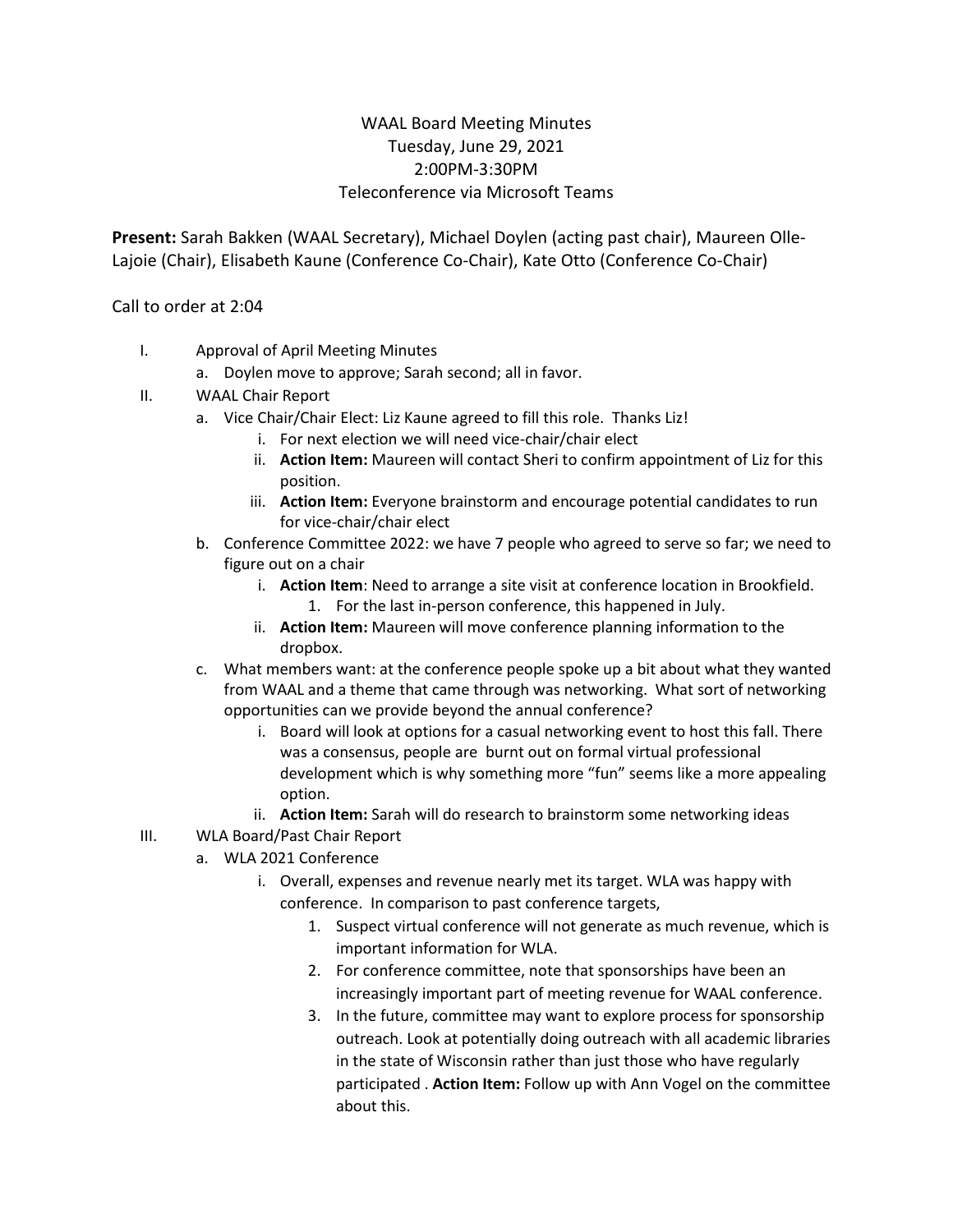- ii. **Action Item:** Committee should follow up with those who registered as nonmembers to encourage membership.
- b. WLA Board Update:
	- i. WLA financially doing okay
	- ii. Tom is pursuing a monthly payment option for memberships.
	- iii. Large focus on Fall WLA conference. They are recruiting a WLA conference liaison being short staffed with Plumer's absence and a staff retirement.
	- iv. Exploring to amend presenter agreement form to agree to WLA code of conduct.
		- 1. **Action Item**: We will want to follow up and make sure we use the same form going forward.
	- v. Maureen is wondering if WLA has a standard adapted land acknowledgement to do this at conference going forward. Michael suggests as a board, this is something we should initiate.
		- 1. **Action Item:** Maureen will get a motion and language together to pass this for next meeting.
	- vi. Executive director search is happening right now. 30 applicants all together with 4 in-person finalists; one dropped out; in person interviews happening in Madison this week; with the process moving along quickly, hoping a candidate is selected within the next few months
	- vii. WLA will have a liaison on the Wisconsin Civic Heath Steering Committee.
- IV. 2021 Conference Wrap-Up
	- a. Overall, the group feels the conference went well and the committee did a good job adjusting with all of the circumstances. Much thanks for everyone on the committee for making this happen.
	- b. Kate feels the one area for improvement would be with the poster presentations to provide more guidance and support for virtual session.
	- c. Survey Results
		- i. Main feedback was that they did either did not enjoy virtual conference or loved it.
		- ii. 38 responses total for survey; 35/38 expressed wanting a virtual option in the future.
			- 1. Liz suggests before adding virtual component, we need more specific feedback on what should be virtual. Kate also adds we need to know if not having a virtual option would be a deal breaker for attending.
			- 2. Maureen notes virtual poster option was more accessible for viewing.
			- 3. **Action Item:** For future conference, reach out to WAAL members to seek more specific feedback on virtual conference options.
- V. 2022 Conference
	- a. We have 7 volunteers already, but still need a chair.
	- b. **Action item:** Maureen will reach out to those who expressed interest in volunteering post conference to recruit more.